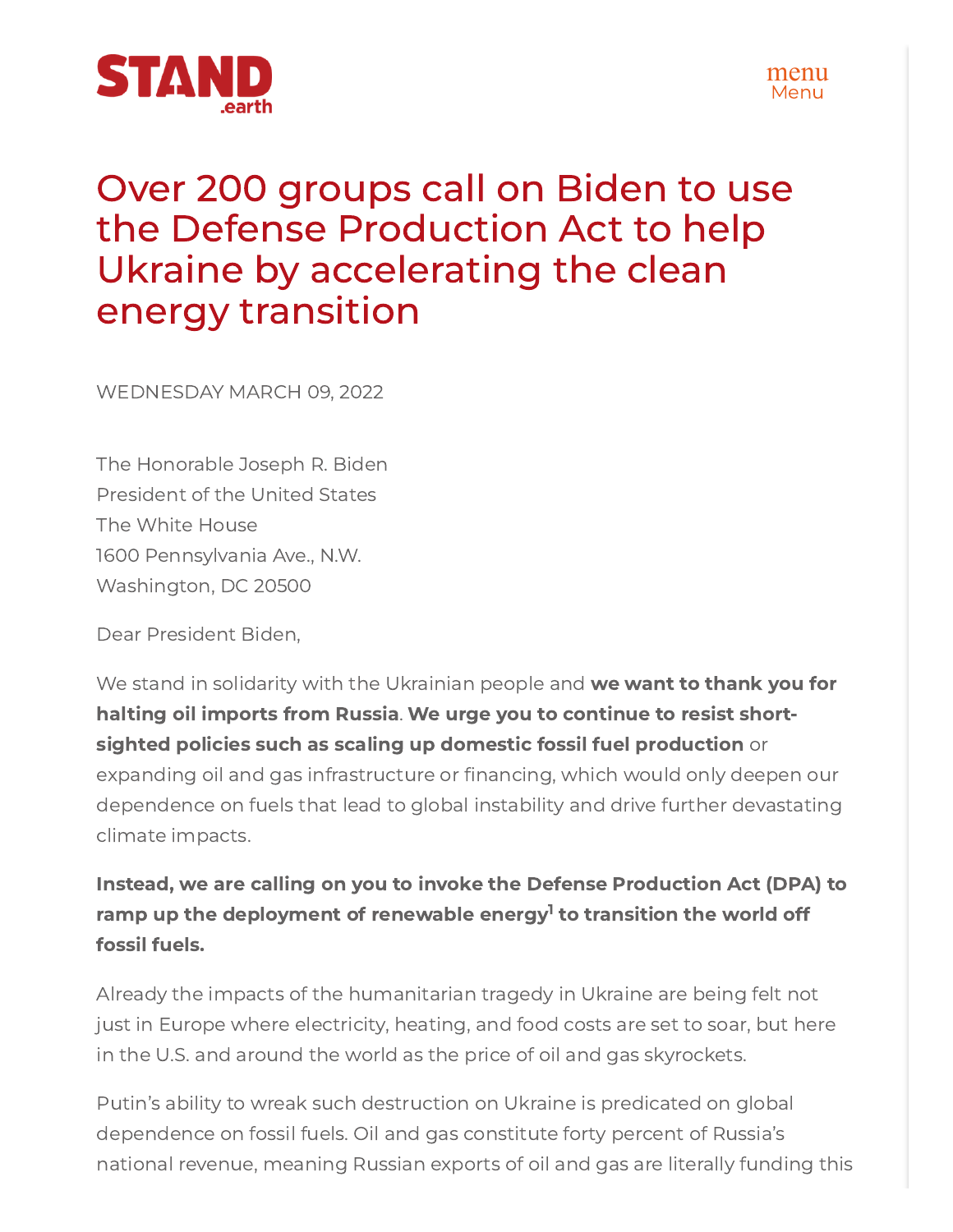invasion. What's more, global reliance on Russian oil and gas slowed our collective will to respond over fear of higher energy costs the world over.

At the same time, days after the invasion of Ukraine, the Intergovernmental Panel on Climate Change released its most dire report in 30 years, calling for an end to the fossil fuel era, and documenting what United Nations Secretary General Antonio Guterres called the "atlas of human suffering" due to climate change.

You can deploy your executive powers to weaken the geopolitical power of fossil fuels, address the climate emergency, and prevent further mass suffering.

We urge you to utilize the Defense Production Act to ramp up the deployment of renewable energy to transition the world off fossil fuels and generate millions of good quality, union jobs. The DPA – which you have invasion. What's more, global reliance on Russian oil and gas slowed our<br>collective will to respond over fear of higher energy costs the world over.<br>At the same time, days after the invasion of Ukraine, the Intergovernment invasion. What's more, global reliance on Russian oil and gas slowed our<br>collective will to respond over fear of higher energy costs the world over.<br>At the same time, days after the invasion of Ukraine, the Intergovernment climate emergency, combat Putin's stranglehold on the world's energy economy, and support the transition to a renewable and just economy. While we call for the use of the DPA, we implore that you use this mechanism for peaceful means, not invasion. What's more, global reliance on Russian oil and gas slowed our<br>collective will to respond over fear of higher energy costs the world over.<br>At the same time, days after the invasion of Ukraine, the Intergovernment wasion. What's more, global reliance on Russian cil and gas slowed our<br>illective will to respond over fear of higher energy costs the world over.<br>The same time, days after the invasion of Ukraine, the Intergovernmental Pan

We urge you to invoke your DPA powers<sup>2</sup> to:

- Rapidly scale up production, manufacturing, and deployment of renewable energy technologies, heat pumps, storage, and weatherization technologies here and abroad. These green technologies can be exported to Ukraine, the rest of Europe, and the Global South to help wean them off of their dependence on Russian fossil fuels. And they should be simultaneously deployed across the United States to jumpstart the renewable energy revolution and prioritize construction in climate-vulnerable communities. With one fell swoop, you would reduce energy costs and move the world away from fossil fuel markets that are all too easily manipulated by bad actors.
- Create millions of long-term, high-paying domestic jobs and position the renewable energy transition. Investments by the Federal government can create high-quality, family-supporting jobs; and build worker power by including high-road labor standards.
- Accelerate the transition to zero-emission public transportation, alternatives to car based transportation and related infrastructure **domestically,** and deploy it nationwide, prioritizing communities who are most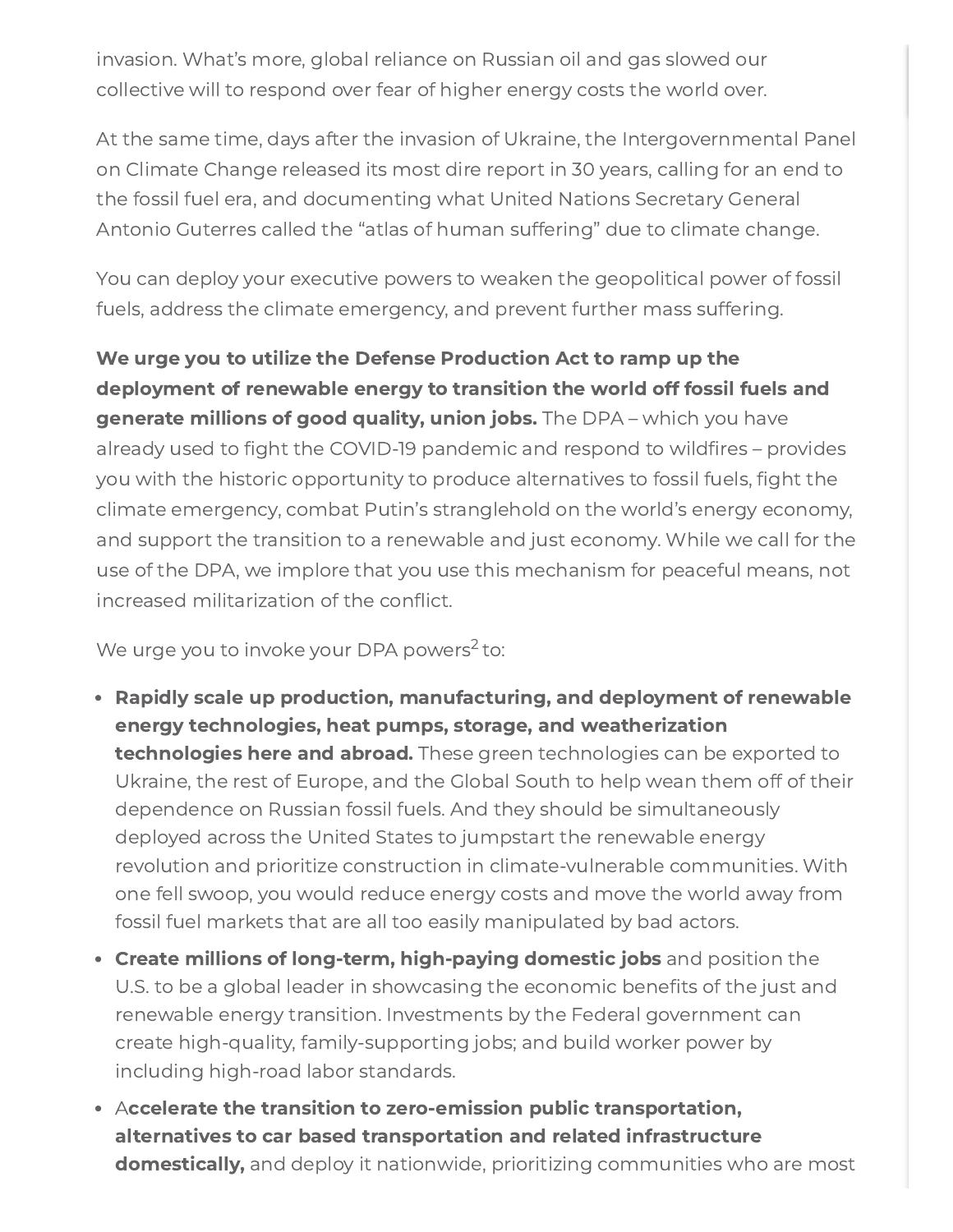vulnerable to the climate emergency. These steps will reduce the burden of higher gas prices at the pump for U.S. residents.

Critically, all of the above must center and prioritize low-wealth communities and communities of color that have disproportionately suffered the negative externalities associated with our fossil fuel economy.

A renewable energy future is a peaceful and ultimately more prosperous one. Using the DPA and your other executive powers in this manner won't just help Ukraine, the rest of Europe, and the U.S. in the short term. It will preempt future crises sparked by oligarchs, strongmen, and the climate emergency, and position the U.S. to be a global leader in the just and renewable energy transition that will leave no worker behind.

Sincerely,

Center for Biological Diversity

Climate + Community Project

Common Defense

Global Witness

Indigenous Environmental Network

Oil Change International

Stand.earth

Sunrise Movement

Women's Earth & Climate Action Network (WECAN)

198 Methods

350 Eugene

350 Hawaii

350 Humboldt

350 Lake Norman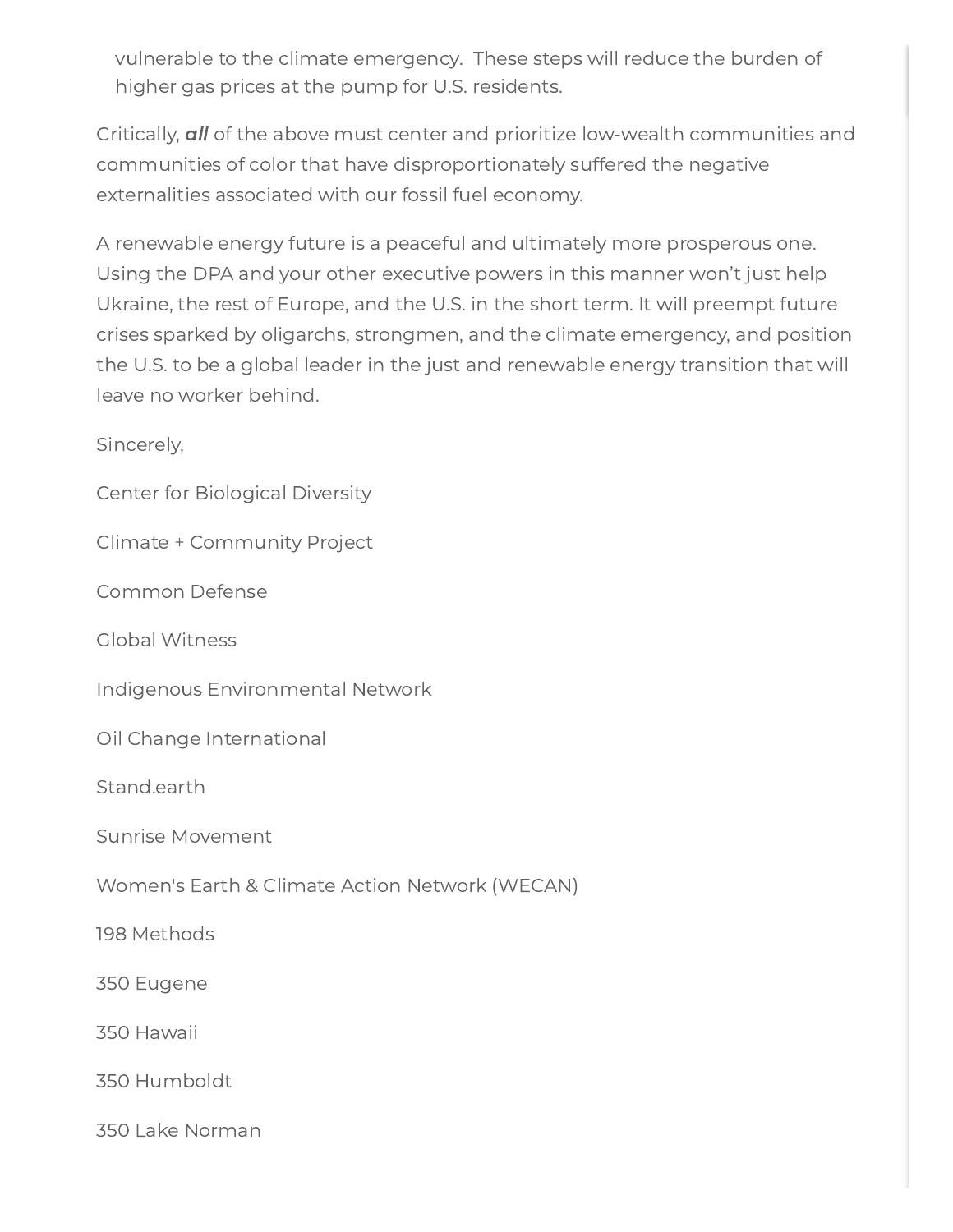350 Montgomery County

350 New Hampshire Action

350 NJ-Rockland

350 Seattle

350 Triangle

350 Ventura County Climate Hub

350.org

Accelerate Neighborhood Climate Action

Alaska Community Action on Toxics

Alexandria 350.org

Am Kolel

American Friends Service Committee

Animals Are Sentient Beings Inc

Atmos Financial PBC

Aytzim: Ecological Judaism

Bronx Climate Justice North

Brooklyn Story Lab

Businesses for a Livable Climate

Cahaba Riverkeeper

Call to Action Colorado

CAN South Asia

Capitol Heights Presbyterian

CatholicNetwork US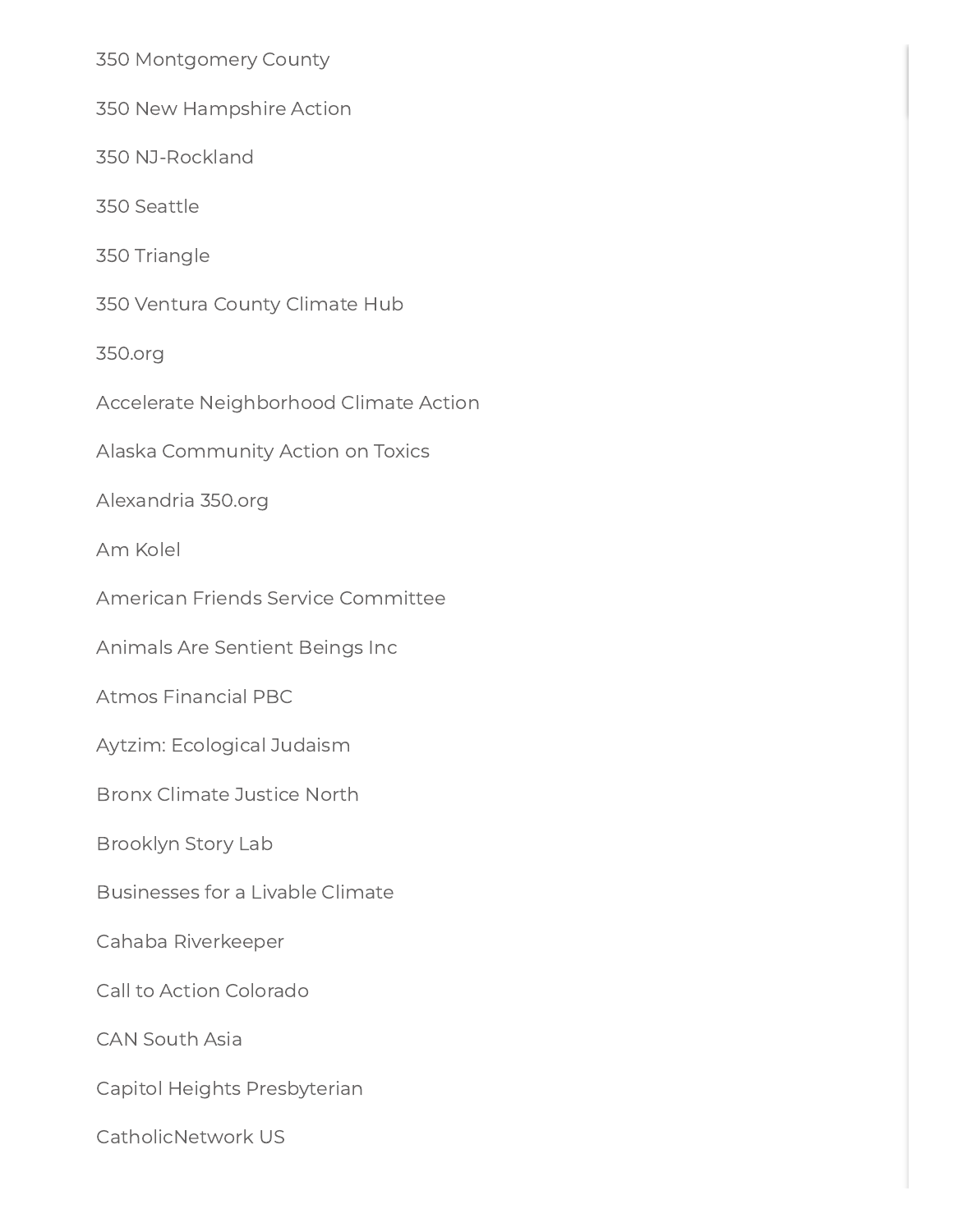Cedar Lane Environmental Justice Ministry Center for Democratic and Environmental Rights Center for International Environmental Law Center for the Blue Economy Citizens for a Healthy Community Clean Energy Action Climate Action for Lifelong Learners Climate Action Rhode Island – 350 Climate Hawks Vote Climate Psychiatry Alliance Climate Strike Davis CO Businesses for a Livable Climate CO Dem. Party - Energy & Environment Inititiatve Coalition on the Environment and Jewish Life Colorado Businesses for a Livable Climate Colorado Democratic Party - Energy and Environmental Initiative Committees of Correspondence for Democracy and Socialism Common Defense Community for Sustainable Energy Conejo Climate Coalition Connecticut Citizen Action Group (CCAG) Dayenu: A Jewish Call to Climate Action Del-Md Synod ELCA Creation Care Ministry Team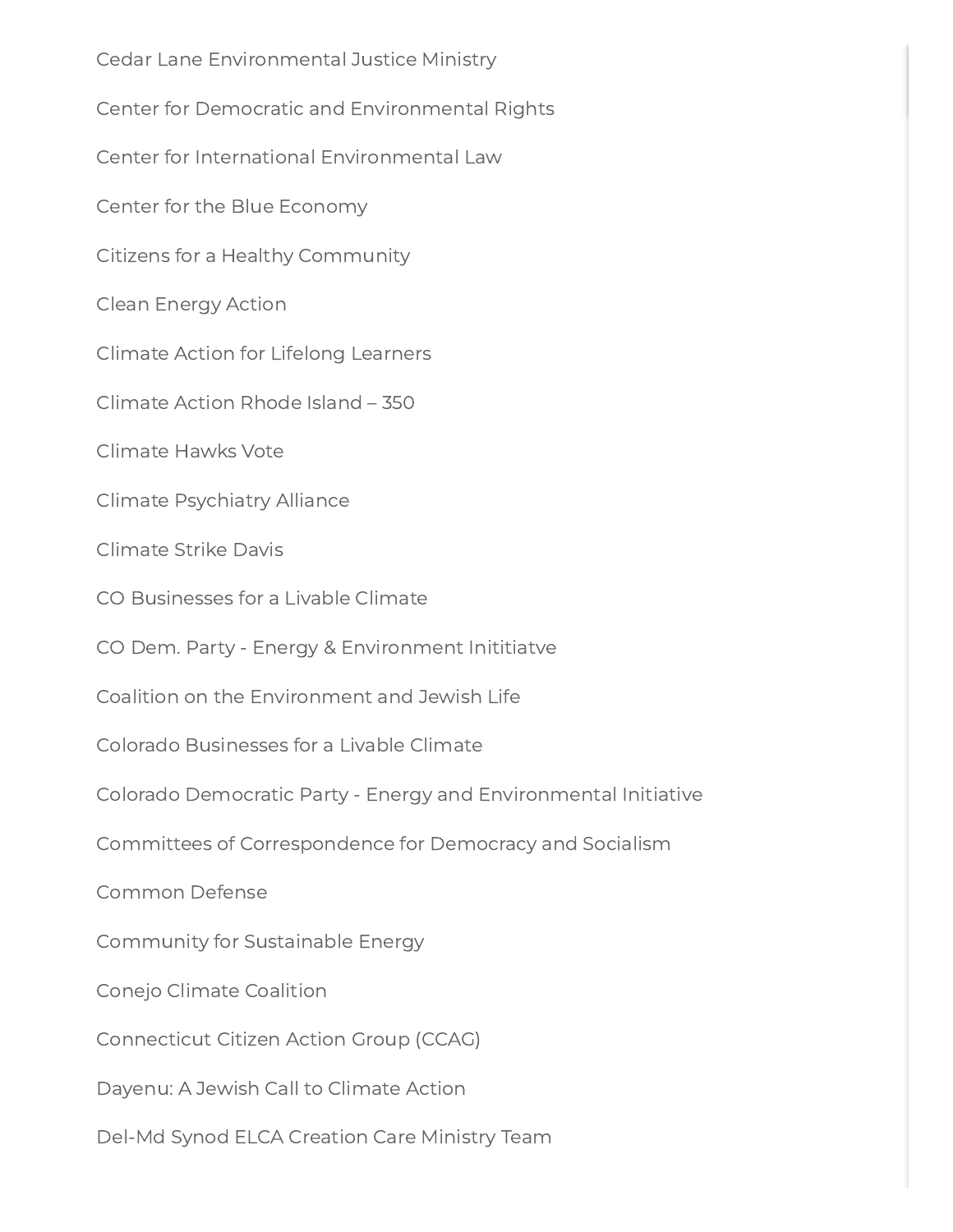Divest RVA

Dogwood Alliance

Earth Action, Inc.

Earth Day Initiative

Earth Guardians Bay Area Crew

EarthRights International

**Earthworks** 

Eco Action Families

EcoEquity

EcoFlight

Education, Economics, Education, Climate and Health Organization (EEECHO) Divest RVA<br>Dogwood Alliance<br>Earth Action, Inc.<br>Earth Day Initiative<br>Earth Guardians Bay Area Crew<br>EarthRights International<br>Earthworks<br>Eco Action Families<br>EcoEquity<br>EcoFlight<br>Education, Economics, Education, C<br>EKOenergy ec Divent RVA<br>
Dogwood Alliance<br>
Earth Action, Inc.<br>
Earth Day Initiative<br>
Earth Right International<br>
Earthworks<br>
Earthworks<br>
Earthworks<br>
EcoEquity<br>
EcoEquity<br>
EcoEquity<br>
EcoEquity<br>
EcoEquity<br>
EcoEquity<br>
EcoEquity<br>
EcoEquity<br>

EKOenergy ecolabel

Elders Climate Action

Electrify Now

**ELEPHANATICS** 

Empower our Future

Empower our Future -Colorado

Environment & Enterprise Strategies

Environmental Investigation Agency

Environmental Justice Ministry Cedar Lane Unitarian Universalist Church

Estes Valley Clean Energy Coalition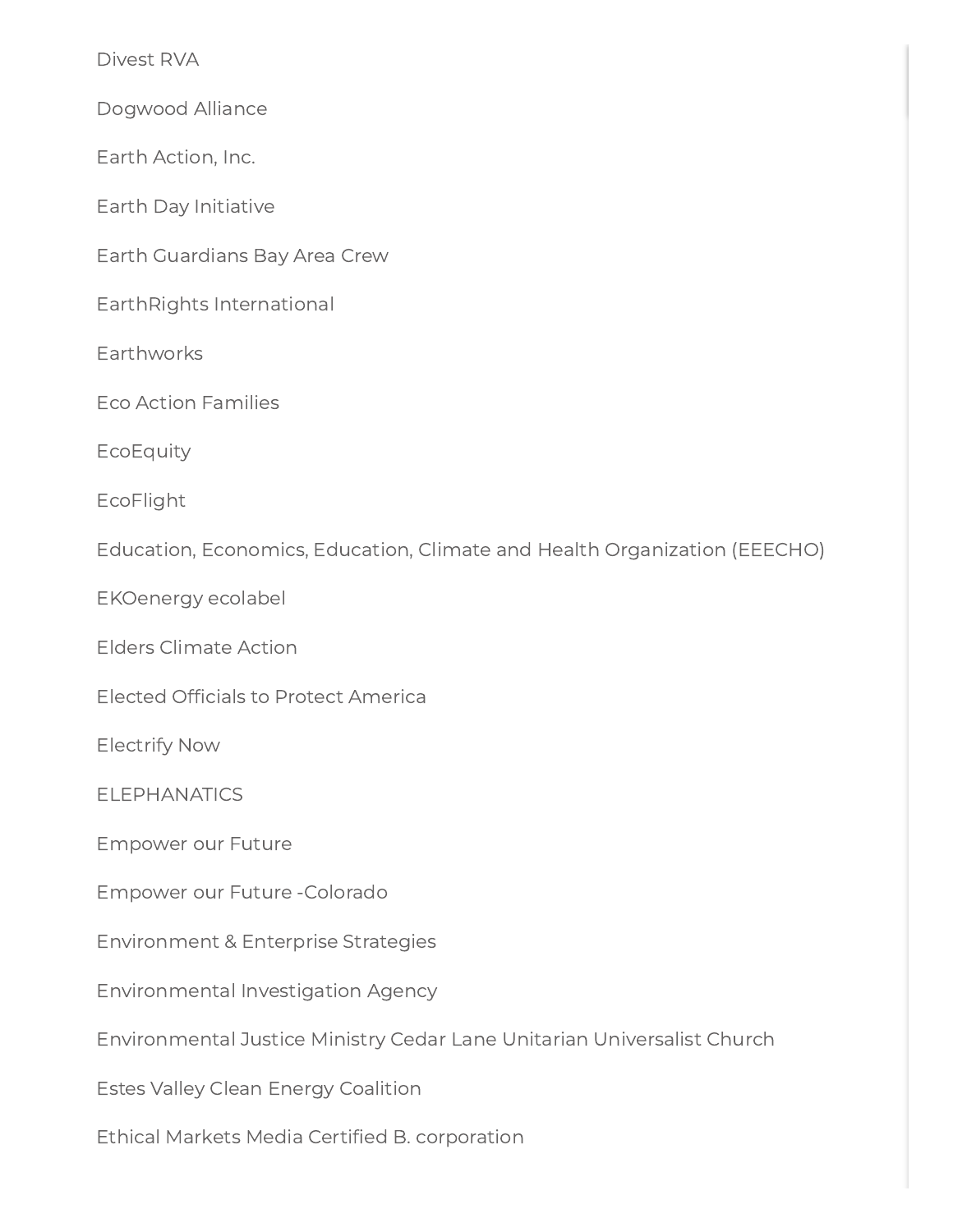Extinction Rebellion San Francisco Bay Area Extinction Rebellion Youth US Fairbanks Climate Action Coalition First Unitarian Church of Albuquerque Florida For Good Fossil Free California Frack Free Sussex FreshWater Accountability Project Fridays for Future U.S. Friends of the Narrows Of Hans Creek Future Coalition Green 13 Green Buildings Now Green House Collaboration Center Green Workers Alliance Greenbelt Climate Action Network GreenFaith Greenpeace USA Greenvest Grey Nuns of the Sacred Heart Harrington Investments, Inc. Heartwood Hip Hop Caucus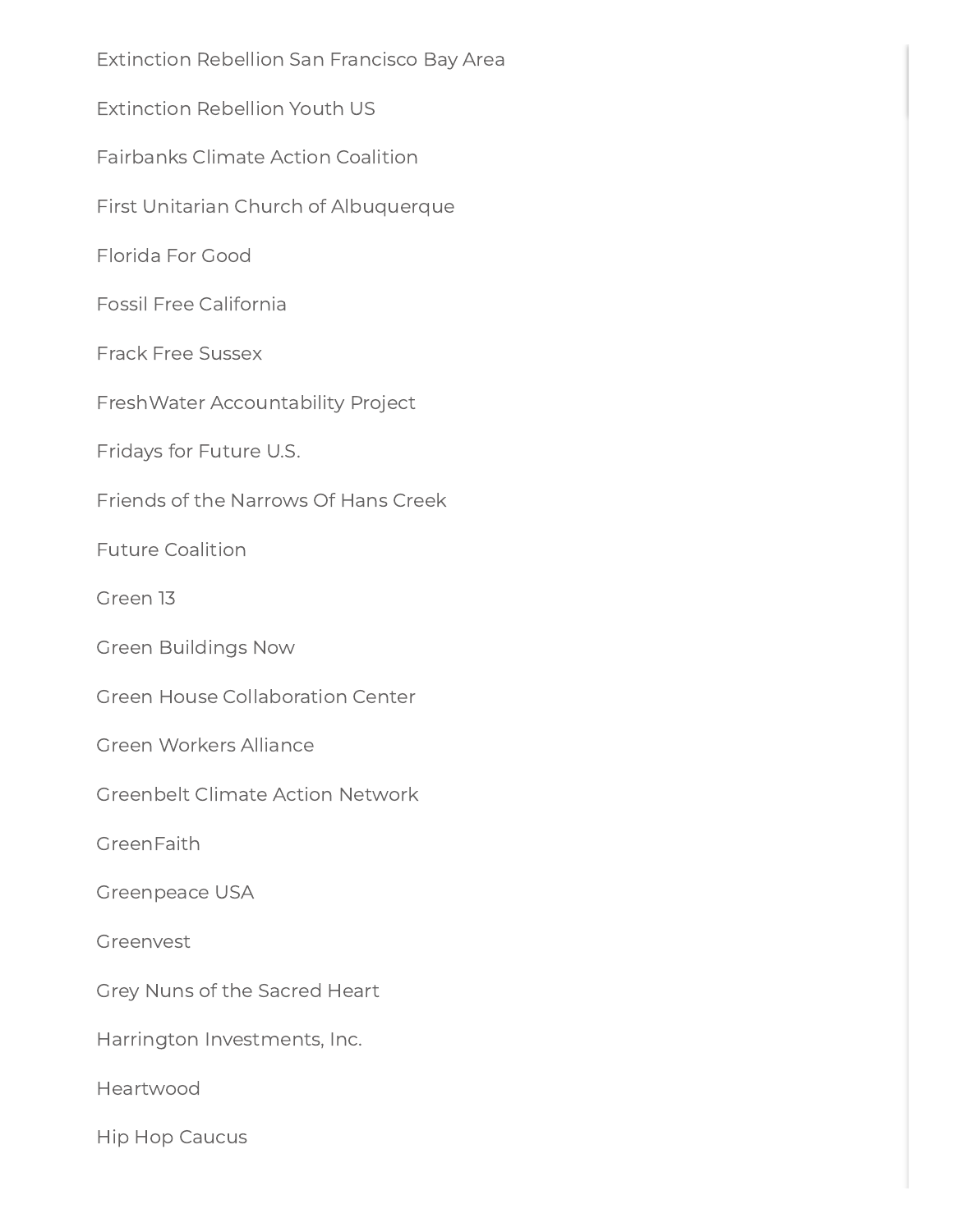Honor the Earth

Howling For Wolves

Humboldt Unitarian Universalist Fellowship's Climate Action Campaign Honor the Earth<br>Howling For Wolves<br>Humboldt Unitarian Universalist Fellowship!<br>1-70 Citizens Advisory Group<br>Idle No More SF Bay<br>In the Shadow of the Wolf<br>Indivisible<br>Indivisible<br>Indivisible Ambassadors<br>Islamic Society of N

I-70 Citizens Advisory Group

Idle No More SF Bay

In the Shadow of the Wolf

Indivisible

Indivisible Ambassadors

Islamic Society of North America (ISNA)

Jewish Climate Action Network, MA

Kentucky Interfaith Power and Light

Legacy Vacation Resorts

Littleton Business Alliance

Locust Point Community Garden

Louisiana Bucket Brigade

Maryknoll Office for Global Concerns

Mayfair Park Neighborhood Association Board

Mental Health & Inclusion Ministries

Methane Action

Miami Valley Unitarian Universalist Fellowship

Mid-Ohio Valley Climate Action

Mighty Earth

Montbello Neighborhood Improvement Association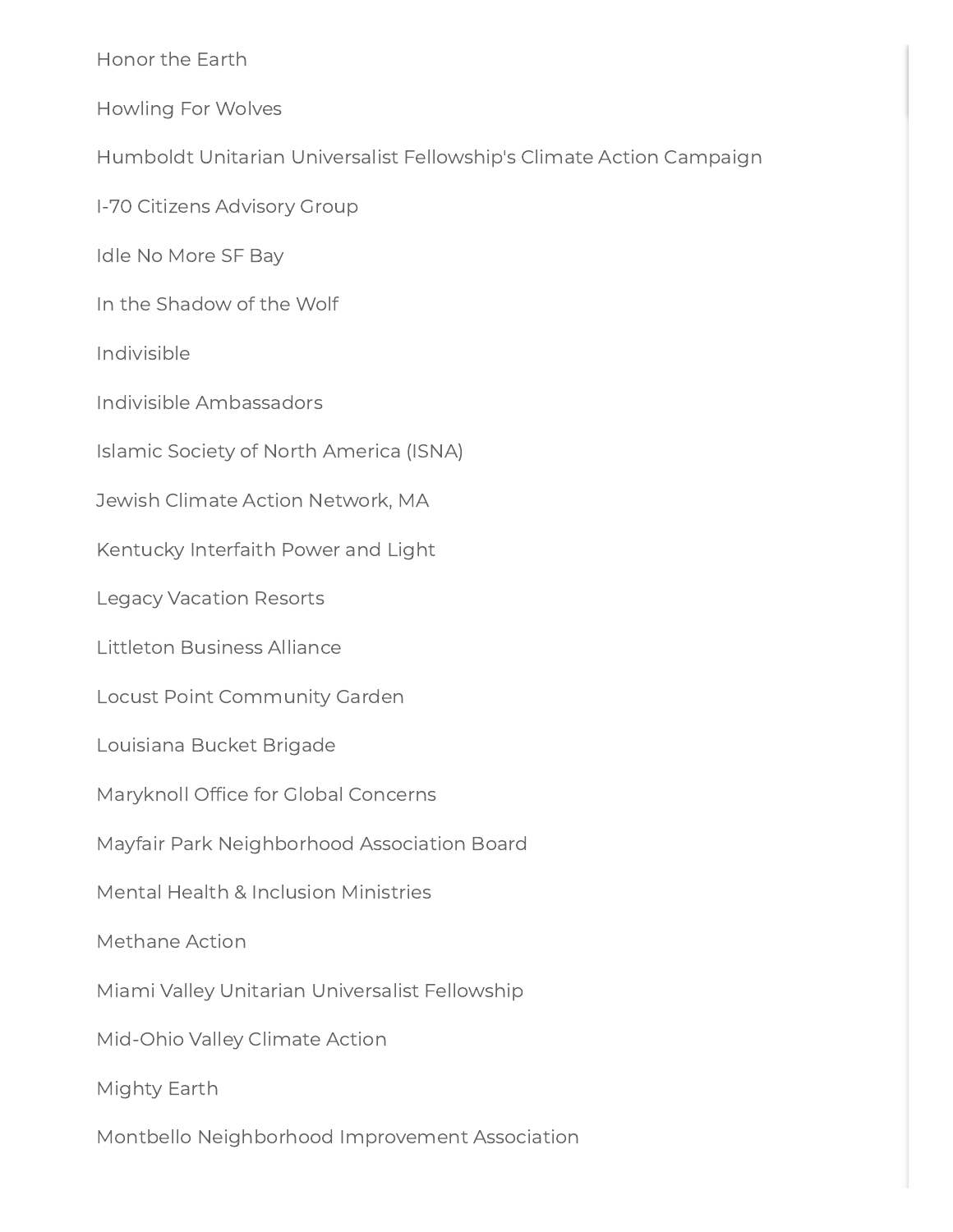Mothers Out Front Colorado

Mountain Media Productions Mothers Out From<br>Mountain Media<br>Music Declares E<br>New Mexico Clim<br>New Mexico Envi<br>NJ State Industria<br>North American (<br>North Range Cor<br>Novasutras<br>Occupy Bergen C<br>Oceanic Preserva<br>Oil and Gas Actio<br>Organized Uplifti<br>Our Clima

Music Declares Emergency

New Energy Economy

New Mexico Climate Justice

New Mexico Environmental Law Center

NJ State Industrial Union Council

North American Climate, Conservation and Environment (NACCE)

North Bronx Racial Justice

North Range Concerned Citizens

Novasutras

Occupy Bergen County

Oceanic Preservation Society

Oil and Gas Action Network

Organized Uplifting Resources & Strategies

Our Climate

Our Revolution

PA- Jewish Earth Alliance

Palms To Pines Democratic Network

Pasifika Uprising

Pax Christi USA

Peace, Justice, Sustainability NOW!

Peoples Alliance for Earth Action Now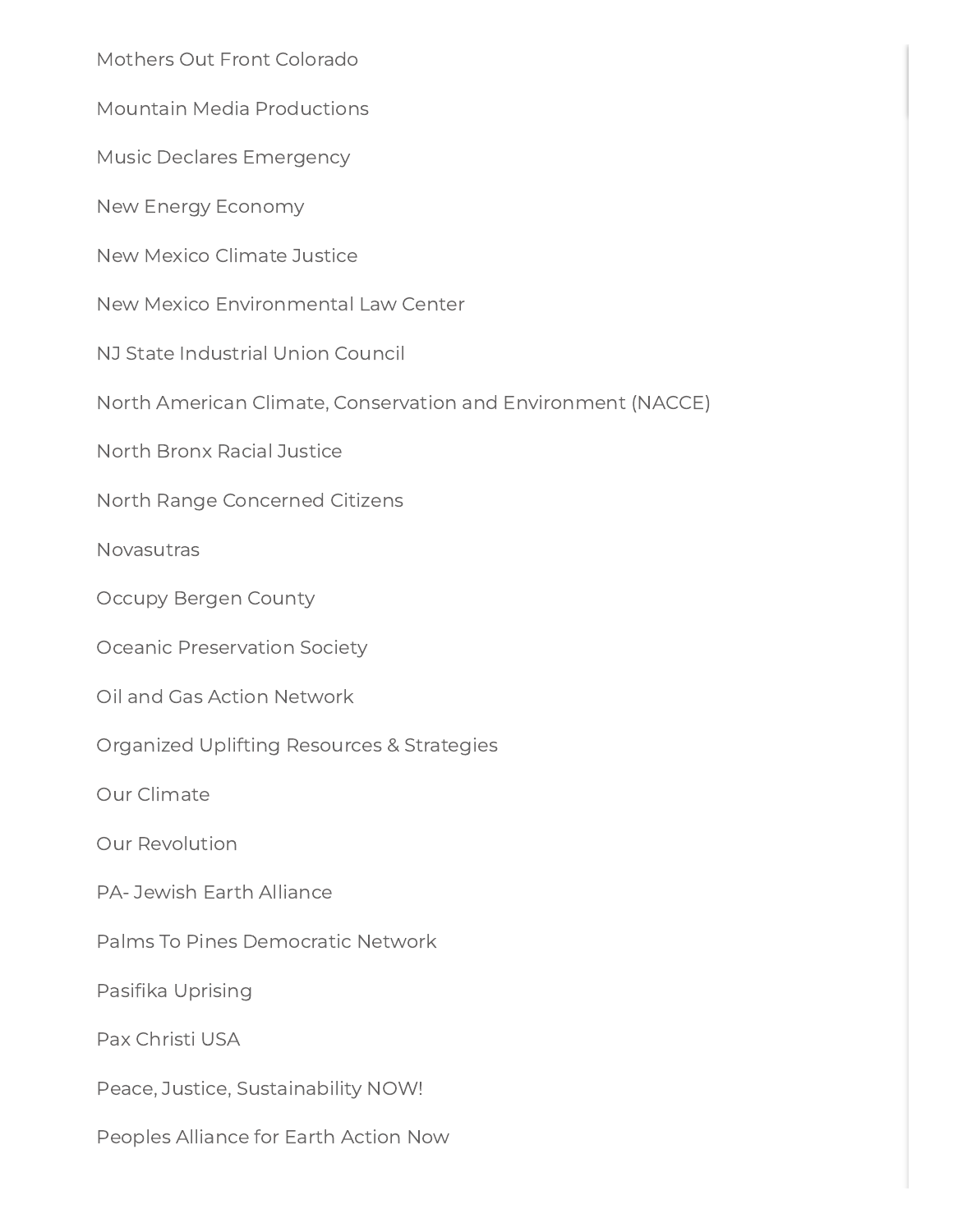Peoples Climate Movement - NY

Physicians for Social Responsibility Arizona

Physicians for Social Responsibility Pennsylvania

Physicians for Social Responsibility/Sacramento

Plastic Pollution Coalition

Preserve Giles County

Private Equity Stakeholder Project

Rainforest Action Network

RapidShift Network

Retake our Democracy

Revolving Door Project

Salt Palm Development

San Francisco Bay Physicians for Social Responsibility

San Luis Valley Ecosystem Council

SanDiego350

Santa Fe Forest Coalition

Saphron Initiative

Save EPA

Sierra Club

Small Business Alliance

Social Eco Education

Solar Wind Works

Southern Oregon Climate Action Now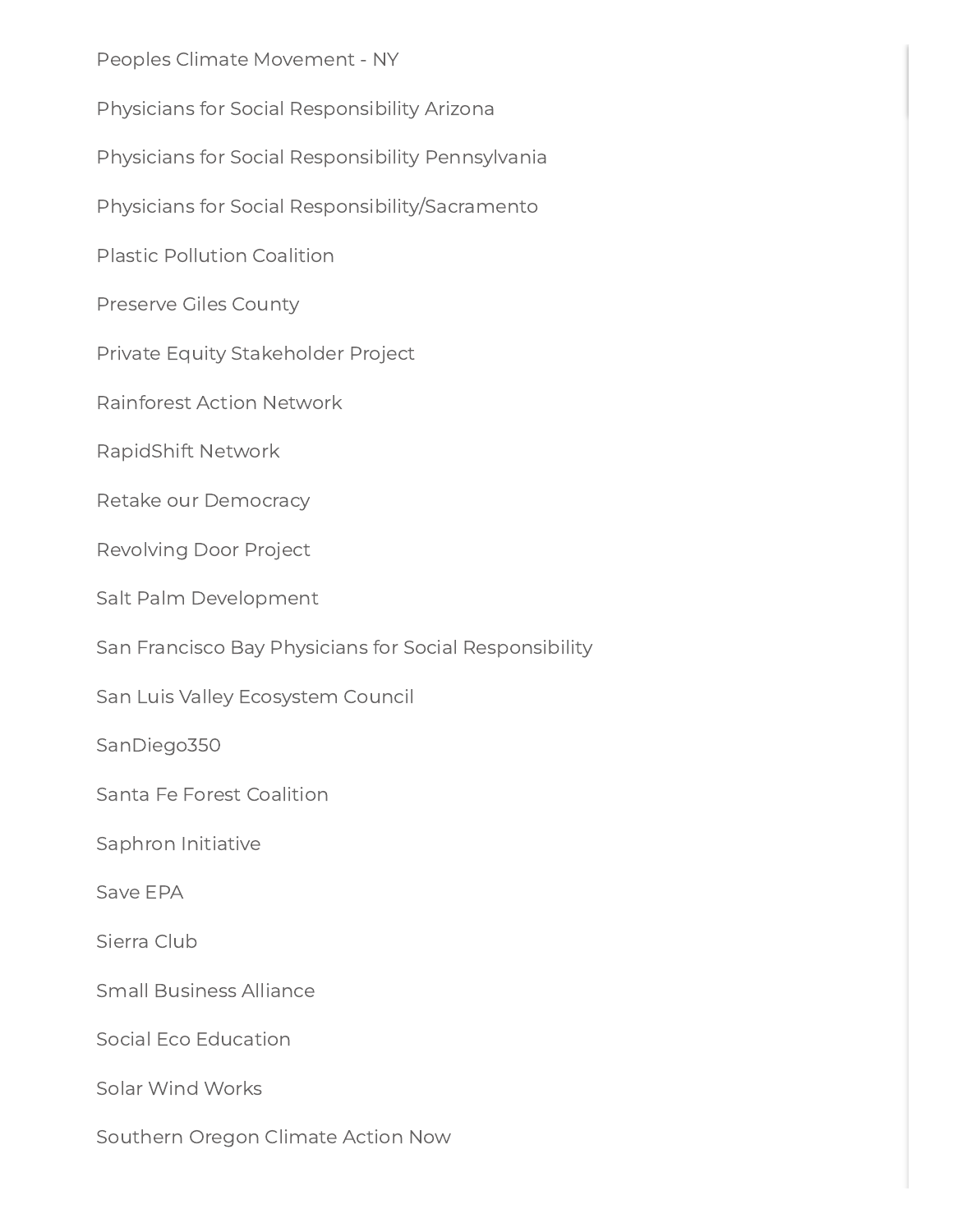Southwest Organization for Sustainability Spirit of the Sun St. Stephen's United Methodist Church of Marble Hill Sunflower Alliance<br>System Change No<br>Terra Advocati<br>Texas Campaign fo<br>The Climate Mobili:<br>The Green House C<br>The Neshama Proje System Change Not Climate Change Terra Advocati Texas Campaign for the Environment The Climate Mobilization The Green House Connection Center The Neshama Project The Shalom Center The United Methodist Church - General Board of Church and Society The Vessel Project of Louisiana Third Act Turtle Haven Sanctuary U.S. High Speed Rail Association Unite North Metro Denver United For Clean Energy US High Speed Rail Association UUFHCT Virginia Interfaith Power & Light Waldviertler EnergieStammtisch Wall of Women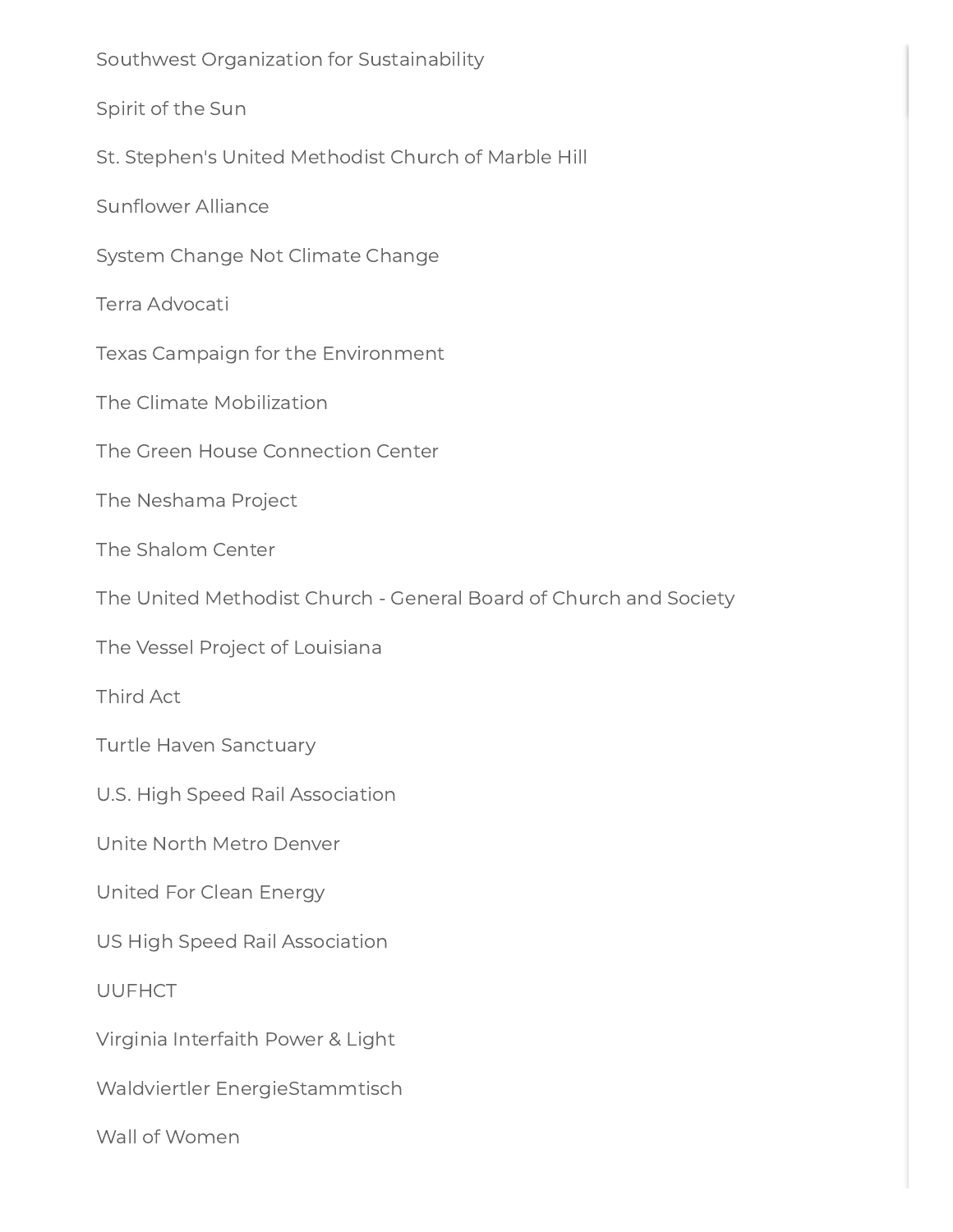Wall of Women Colorado

Wasatch Clean Air Coalition

Waterway Advocates

West Michigan Environmental Action Council

Western Environmental Law Center

Western Slope Businesses for a Livable Climate

Wholly Present

Wild Heritage

WildEarth Guardians

Wilwerding Consulting

Win Without War

Womxn from the Mountain

Worcester County NAACP chapter #7029

Working for Racial Equity

Zero Hour

Wall of Women Colorado<br>Wasatch Clean Air Coalition<br>Waterway Advocates<br>West Michigan Erwironmental Action Council<br>Western Environmental Law Center<br>Western Siope Businesses for a Livable Climate<br>Which Present<br>Wild Heritage<br>W [1] Renewable technologies include clean and renewable technologies including solar, wind, geothermal, and storage. It does not include false solutions of biomass, nuclear, and gas with or without carbon capture and sequestration, which are significant sources of pollution and carry a host of health and safety risks.

[2] [https://www.biologicaldiversity.org/programs/energy-justice/pdfs/Climate-](https://www.biologicaldiversity.org/programs/energy-justice/pdfs/Climate-Emergency-Powers-Report.pdf)Emergency-Powers-Report.pdf